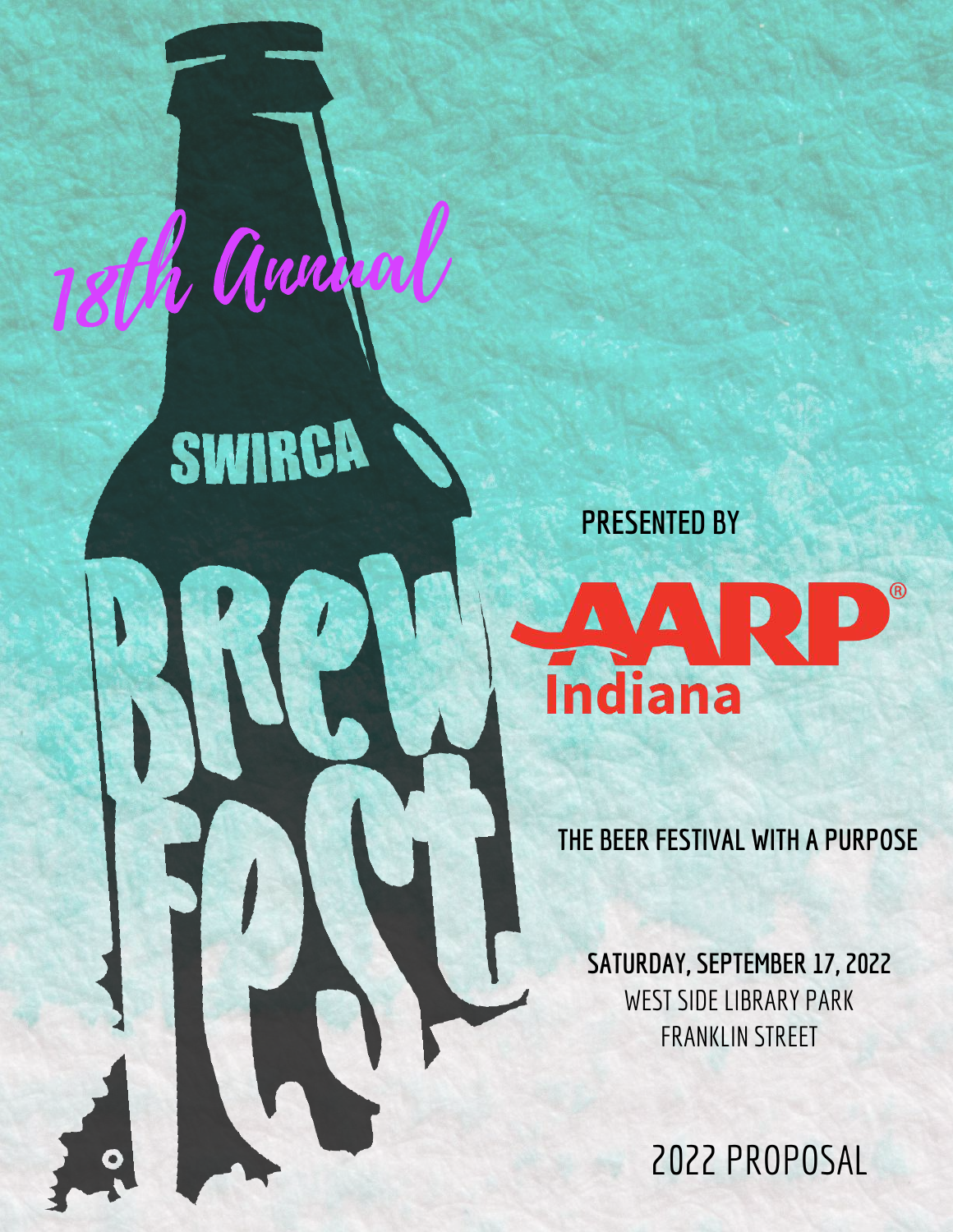# SWIRCA & More

SWIRCA is the area expert on aging; helping seniors and those living with disabilities find, evaluate, and receive the resources and services they need to stay active, healthy, and independent at home. We help older adults navigate the complexities of accessing in-home and communitybased services and long-term care.

**Our clients count on us as trusted advocates to help them engage the full spectrum of life-sustaining services for themselves and their caregivers.**

#### By supporting Brewfest, your organization will help SWIRCA to provide:

**Accurate, free, and unbiased options and answers about public and private programs and services**

**Care plans for in-home services for seniors and those living with disabilities**

**Hot, nutritious meals through neighborhood lunch sites and home delivered routes**

**Senior transportation services and discount travel vouchers**

**Caregiver support and family resources**

**Home accessibility assessments and adviseon home modifications**

**Successful transition from hospitalor care facility to home**

**Educational and wellness activities through our Senior Center**

**Elder friendly communities**



**www.swirca.org**

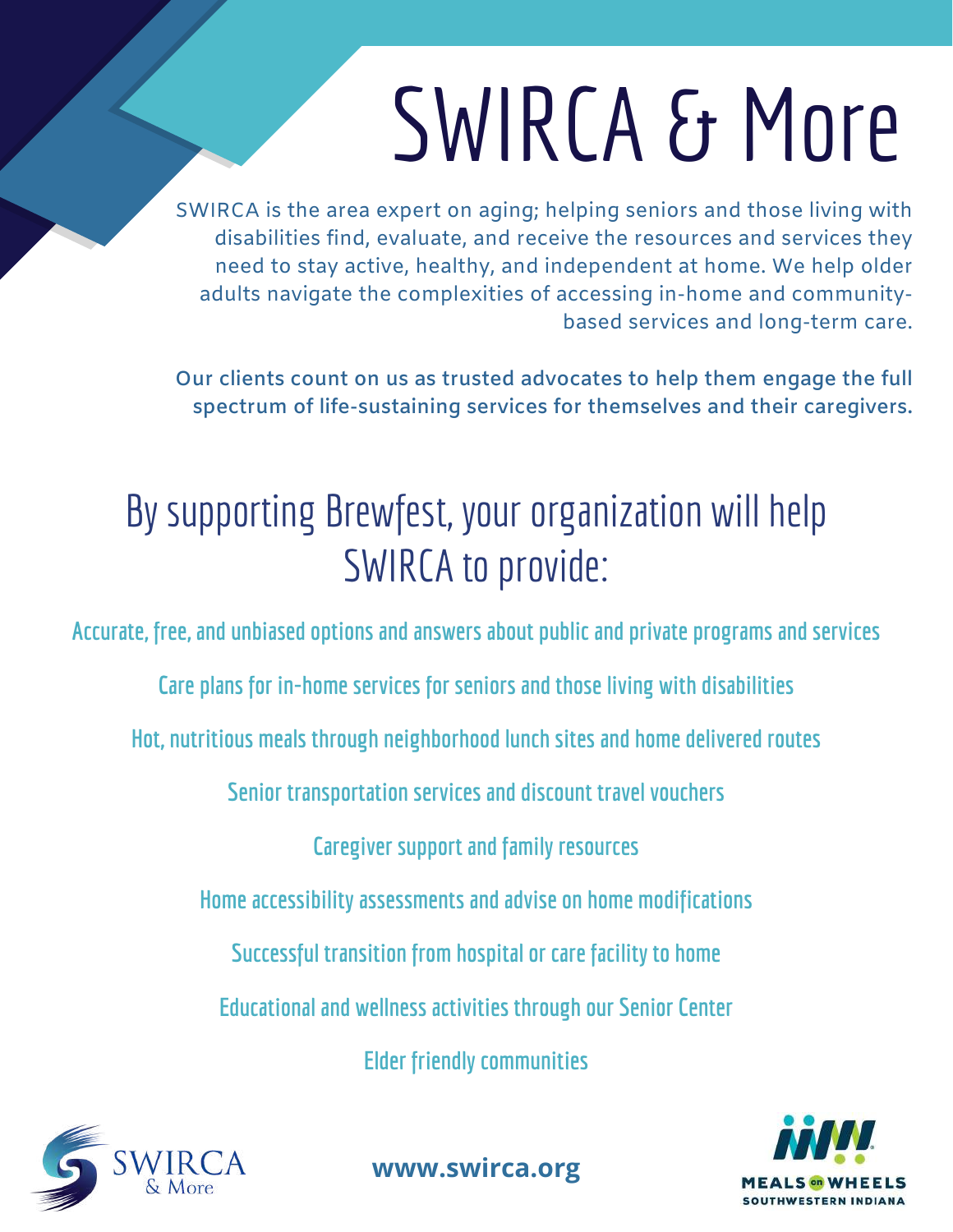### What makes us Stand out

**More Breweries** - We are Indiana's second largest beer festival! We have more breweries who take part in our Brewfest compared to other festivals in southern Indiana.

**Wine, Spirits, and Food** - We offer a little bit of everything at our craft beer festival. Patrons will have the opportunity to enjoy spirit and wine samples and a variety of food options from local restaurants and food trucks. VIP ticket holders will receive extra perks including food vouchers, swag bag, VIP line for select vendors, and so much more!

**Location** - We are changing things up this year and moving our festival to **Evansville's West Side Library Park on Franklin Street!** This picturesque park is the location for one of Evansville's two Carnegie Libraries and is in the heart of the Franklin Street business district!

**Charity** - All proceeds from the event will go to support SWIRCA.

**Longevity** - 2022 will be our 18th year hosting the SWIRCA Brewfest - our event has become a **long standing Evansville tradition**.

### Why participate?

**Tax-deductible** - Our main purpose is to raise money for seniors, those living with disabilities, and caregivers in Southwestern Indiana. Your donation is tax-deductible.

**Exposure** - 3,000 expected guests. This event reaches the coveted age demographic of 21-45 year old's.

**Marketing and Media Opportunities** - We will be conducting a fullscale marketing push including radio, television, social media, print and outdoor advertising, digital, and much more.

**Full benefits package** for sponsoring organizations including VIP, SIP, and General Admission tickets, vendor tables, night of event exposure, company recognition, and volunteer opportunities.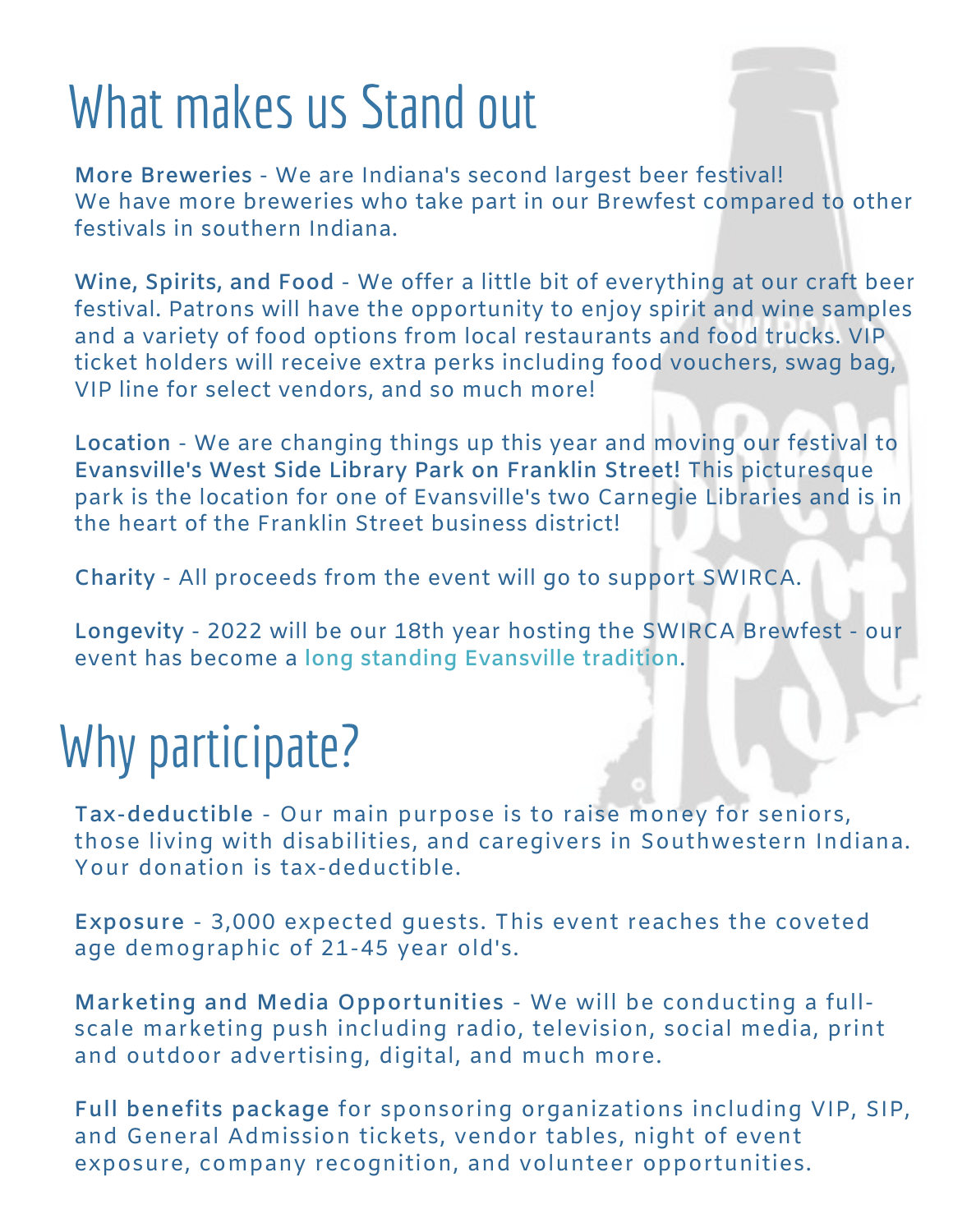### SPONSORSHIP LEVELS Title Sponsor \$10,000 **Reserved**

- **Event Naming Rights – "SWIRCA Brewfest 2022 presented by "Company Logo"**
- **10 VIP Tickets**
- **16 General Admission Tickets**
- **Logo on printed and online e-tickets (if secured by April 2022)**
- **Full-color logo placed on all printed and online marketing materials and television commercials**
- **Multiple weekly mentions on radio advertising spots (We do an 8 week, high frequency commercial schedule)**
- **4.25 x 2.75" ad on Festival Map**
- **Promotional video featuring company on event webpage and social media platforms**
- **Public Acknowledgment during the event**
- **Vendor tent at event - Prime location – no larger than 20x20**
- **Logo on electronic billboard during event**
- **Large company logo featured at the top on volunteer t-shirts**
- **Ability to hang banners during the event**
- **Recognition on SWIRCA's Facebook, Twitter, YouTube, and Instagram platforms**
- **First rights of refusal for the following year**

#### **Liquor Locker at 2019 Brewfest Event**

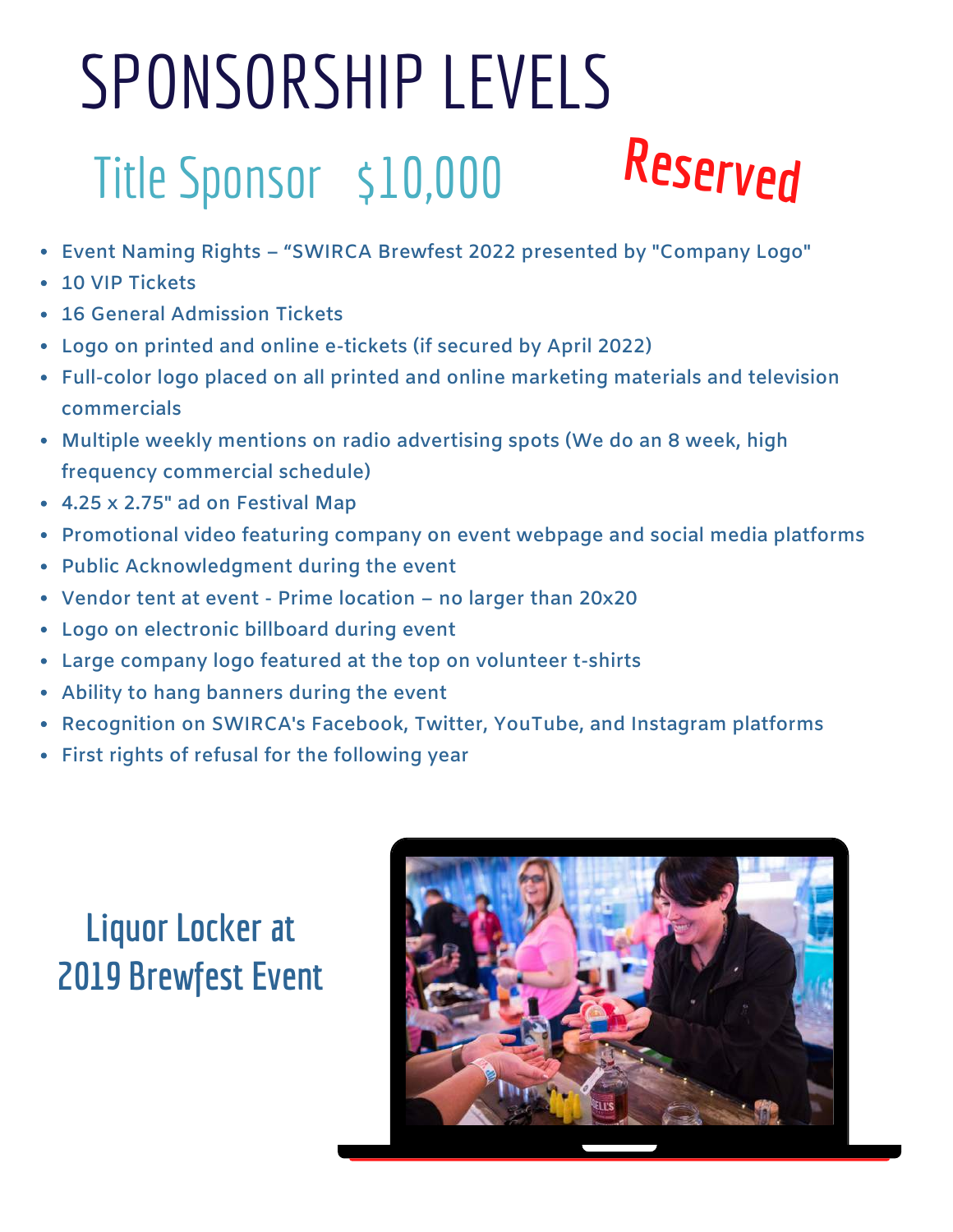### Glass Sponsor \$7,500

- **Company logo featured on all souvenir glasses**
- **8 VIP Tickets**
- **14 General Admission Tickets**
- **2x2" ad on Festival Map**
- **Vendor Tent - Prime Location - no larger than 20x20**
- **Logo on electronic board during event**
- **Large company logo featured at the top of volunteer t-shirts**
- **Ability to hang banner during the event**
- **Full-color logo on select print and online marketing materials**
- **Recognition on SWIRCA's Facebook, Twitter, and Instagram platforms**
- **Premium recognition on SWIRCA's Website**
- **Public acknowledgment during the event**
- **First rights of refusal for the following year**



**Only one available**

### VIP Sponsor \$6,250

- **12 VIP Tickets**
- **8 General Admission Tickets**
- **Full Color Logo printed on VIP Tickets**
- **Corporate banners placed on VIP tent**
- **2x2" ad on Festival Map**

**Only one available**

- **Vendor Table at event - Prime Location**
- **Logo on electronic board during event**
- **Company logo featured on volunteer t-shirts**
- **Full-color logo on select print and online marketing materials**
- **Recognition on SWIRCA's Facebook, Twitter, and Instagram platforms**
- **Premium recognition on SWIRCA's Website**
- **Public acknowledgment during the event**
- **First rights of refusal for the following year**

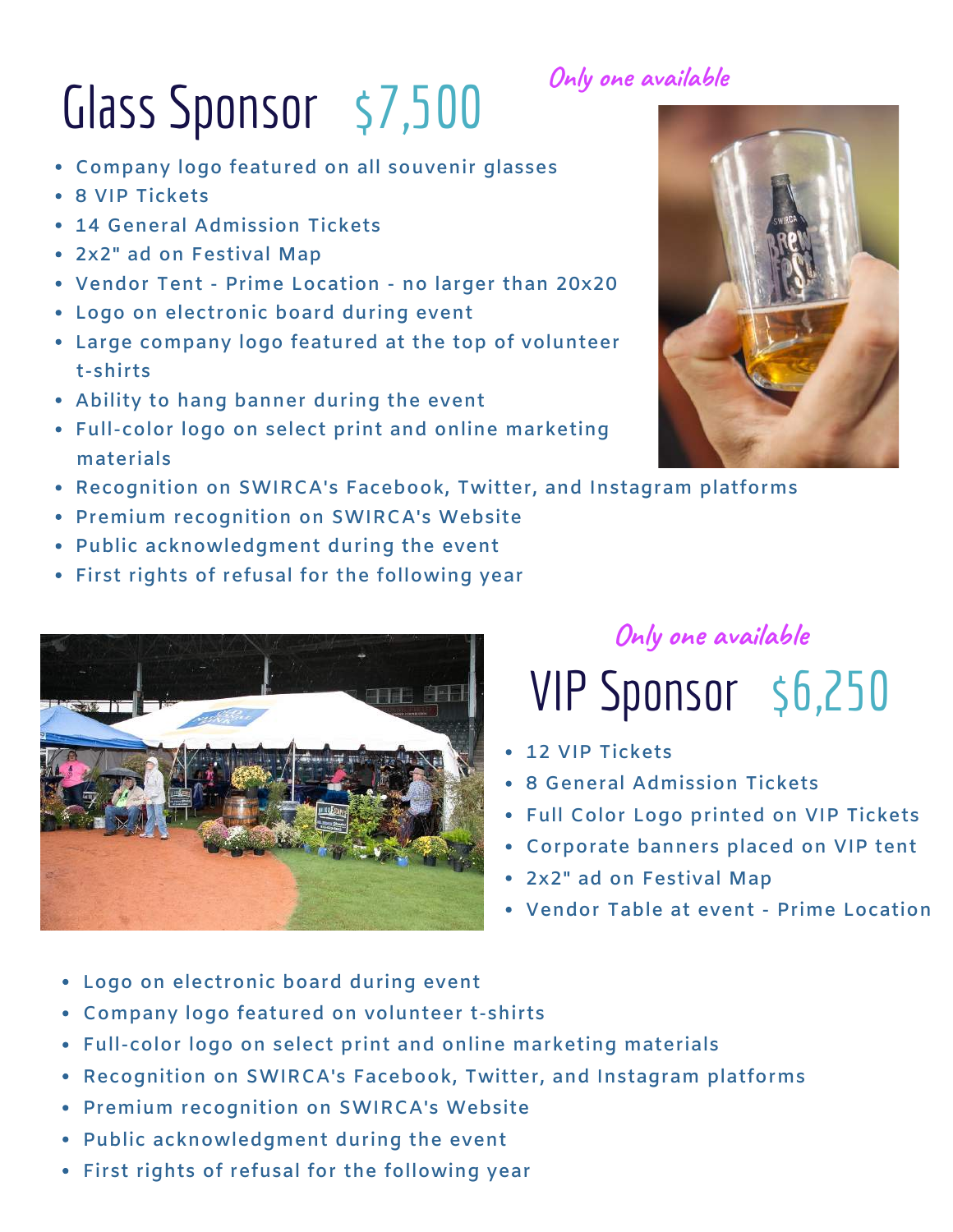### Platinum Tap \$5,000

- **6 VIP Tickets**
- **12 General Admission Tickets**
- **2x2" ad on Festival Map**
- **Company table placed next to craft beer vendor of your choice for maximum exposure and interaction**
- **Company logo featured on volunteer t-shirts and electronic board**
- **Ability to hang banner during the event**
- **Full-color logo on select print and online marketing materials**
- **Recognition on SWIRCA's Facebook, Twitter, and Instagram platforms**
- **Recognition on SWIRCA's Website**
- **Emcee mention during the event**

#### Entertainment Sponsor \$4,000 **Only one available**

- **4 VIP Tickets**
- **12 General Admission Tickets**
- **Company banner prominently placed on main stage**
- **Introduce band before performance**
- **Logo on electronic board during event**
- **Logo featured on Festival Map**
- **Vendor Table at event**
- **Company logo prominently featured on volunteer t-shirts**
- **Recognition on SWIRCA's Facebook, Twitter, and Instagram**
- **Recognition on SWIRCA's Website**
- **First rights for refusal for the following year**

### Wine Tent Sponsor \$3,000

- **4 VIP Tickets**
- **10 General Admission Tickets**
- **Aid in the selection of wines to be sampled**
- **Company banner prominently placed on Wine Tent**
- **Vendor Table at event**
- **Company logo prominently featured on volunteer t-shirts**
- **Logo featured on Festival Map and electronic board**
- **Recognition on SWIRCA's Facebook, Twitter, and Instagram**
- **Recognition on SWIRCA's Website**
- **First rights of refusal for the following year**







#### **Reserved**

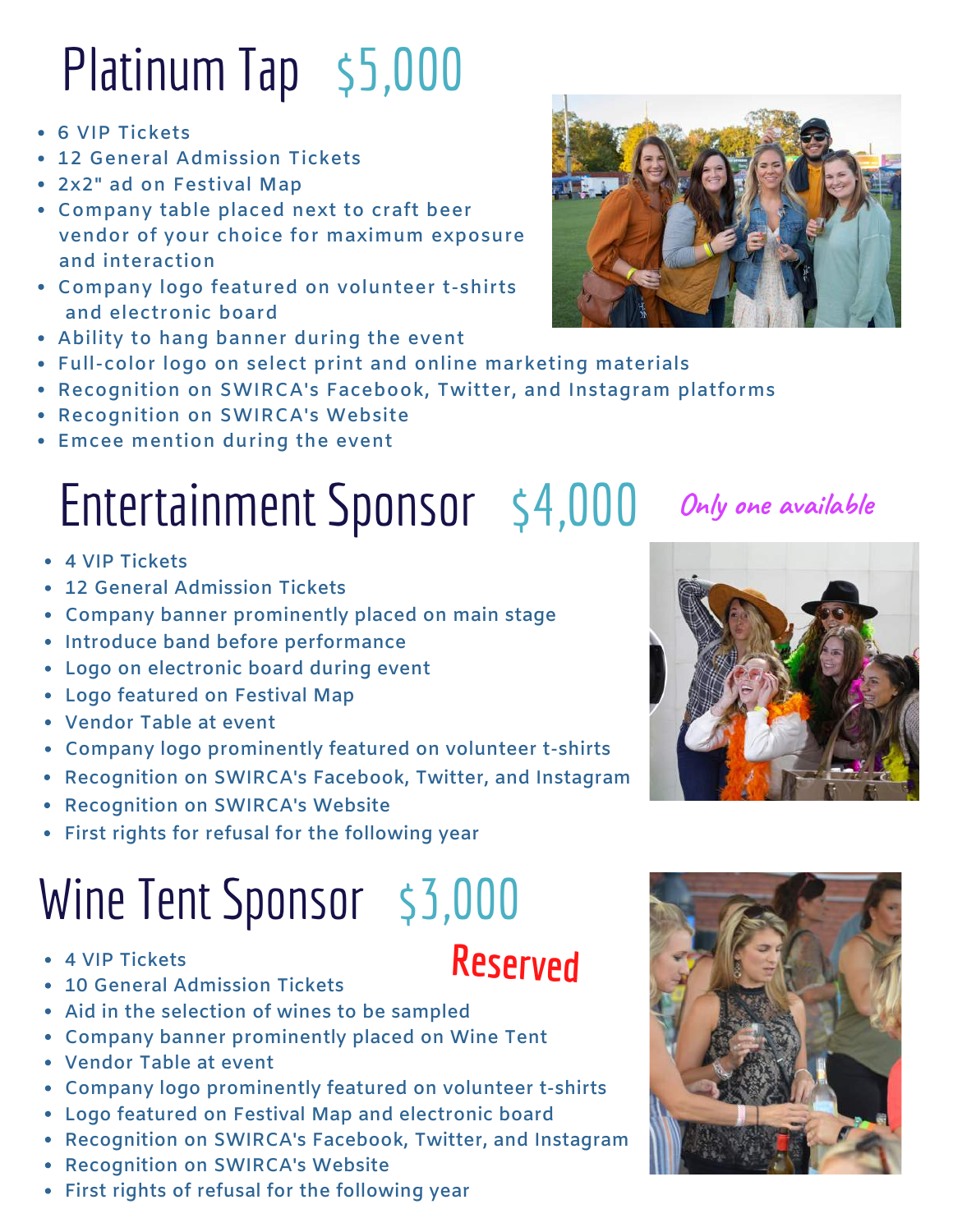### T-Shirt Sponsor \$2,500

- **10 General Admission Tickets**
- **Company logo prominently featured on sleeve of the volunteer t-shirts**
- **Logo on Festival Map and electronic board**
- **Vendor Table at event**
- **Ability to hang banner during the event**
- **Recognition on SWIRCA's Facebook, Twitter, and Instagram**  $\bullet$
- **Recognition on SWIRCA's Website**
- **First rights of refusal for the following year**

### Gold Tap \$2,500

- **4 VIP Tickets**
- **10 General Admission Tickets**
- **Logo on Festival Map and electronic board**
- **Vendor Table at event**
- **Ability to hang banner during the event**
- **Company logo featured on volunteer t-shirts**
- **Recognition on SWIRCA's Facebook, Twitter, and Instagram**
- **Recognition on SWIRCA's Website**



### Water Sponsor \$1,500

**A D D E S C R I P T I O N This can also be an in-kind sponsorship**

- **2 VIP Tickets** 
	- **8 General Admission Tickets**
	- **Logo on Festival Map and electronic board**
	- **Vendor Table at event**
	- **Company logo featured on volunteer t-shirts**
- **Ability to hang banner during the event**
- **Recognition on SWIRCA's Facebook, Twitter, and Instagram**  $\bullet$
- **Recognition on SWIRCA's Website**
- **First rights of refusal for the following year**







**Reserved**

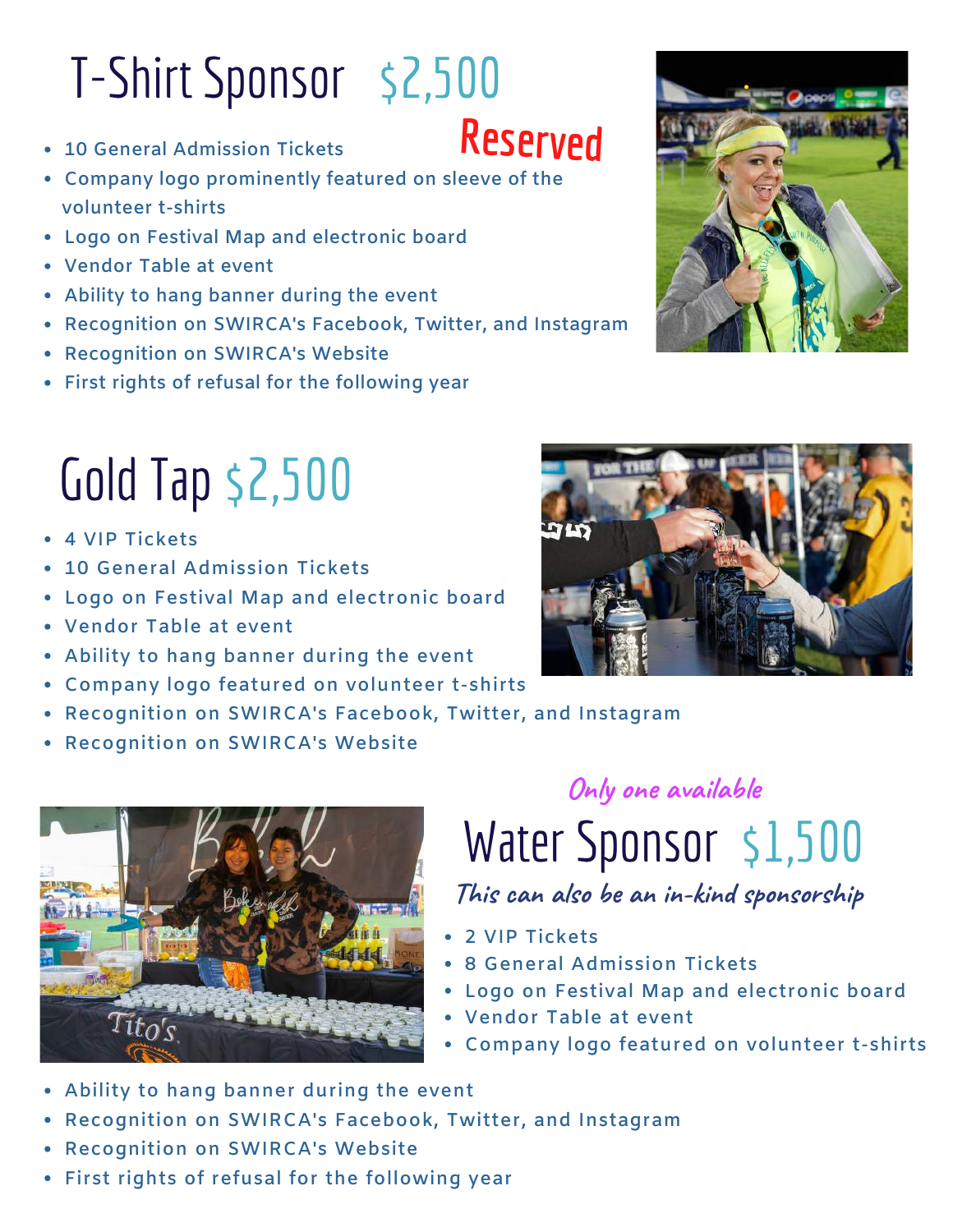### Silver Tap \$1,000

- **8 General Admission Tickets**
- **Logo on festival map and electronic board**
- **Vendor table at event**
- **Company logo featured on volunteer t-shirts**
- **Ability to hang banner during the event**
- **Recognition on SWIRCA's Facebook, Twitter, and Instagram**
- **Recognition on SWIRCA's Website**





### Bronze Tap \$500

- **4 General Admission Tickets**
- **Name featured on event map**

**Want to see our full marketing plan for Brewfest and how you can be a part of it?** Email mspencer@swirca.org to learn more!

#### **Contact Us About**

#### SPONSOR VOLUNTEER INCENTIVES

**Increase your sponsorship level and benefits package by helping to recruit Brewfest volunteers!**

#### **LOGO REQUIREMENTS**

- **B&W or Full Color**
- **Transparent Background**
- **Vector Format in JPG**
- **Pixel Format in GIF or TIF Resolution 300dpi or**
- **Higher**

#### **A D D E S C R I P T I O N**

- $-BRW$
- Pixel Format in GIF or TIF
- Resolution 300dpi or **Higher**

#### **Tablecloth, sign or banner, pamphlets, props or**  $\mathbf{P}(\mathbf{X}|\mathbf{X})$  **<b>Tablecloth, sign or banner, pamphlets, props or**

displays, business cards, food, and giveaways such as pens, pretzel necklaces, koozies, notepads, beads, etc. Not permitted: alcohol or glassware. If you have questions, please email or call.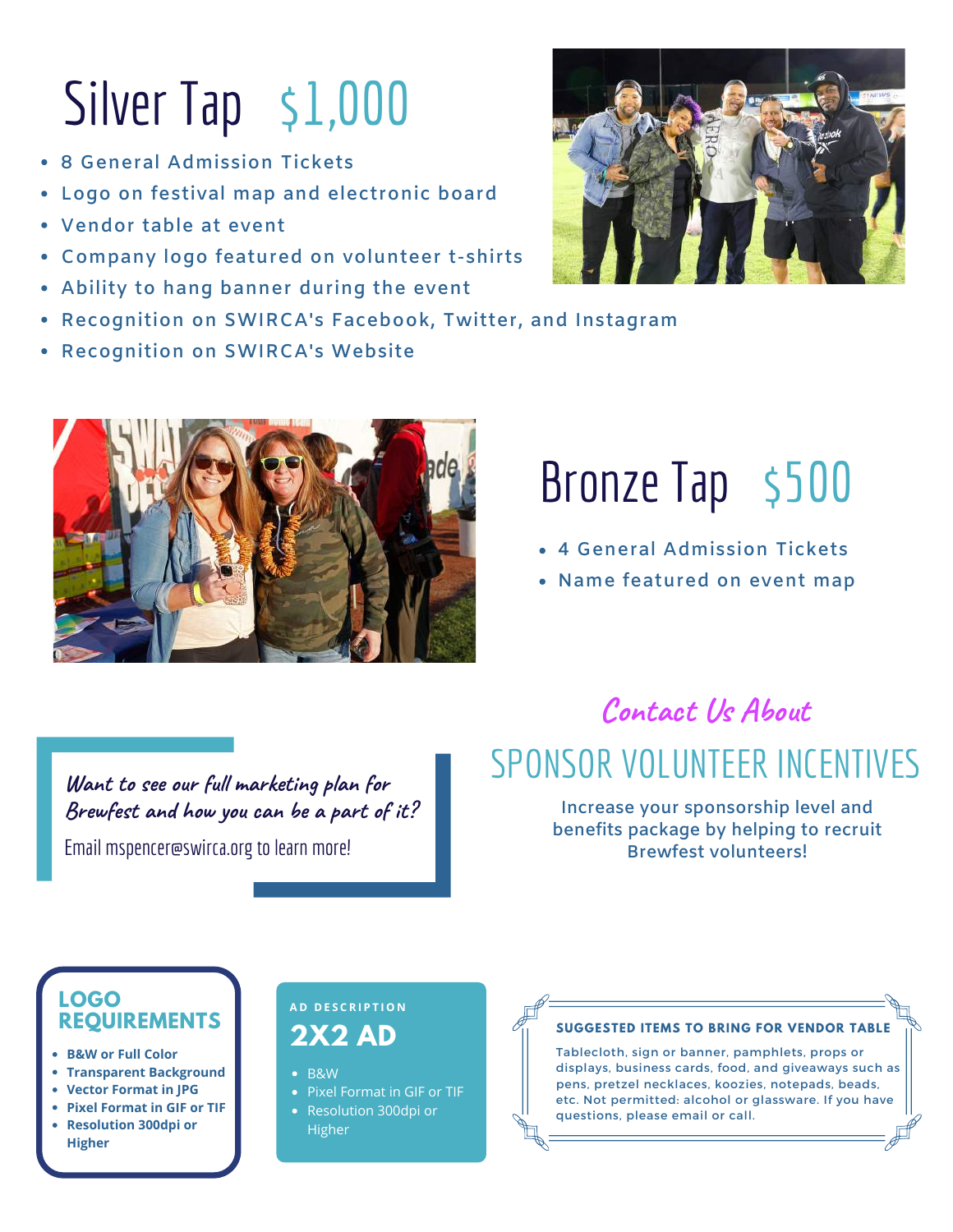## Commitment Form

Please choose your sponsorship level from the options below

**Reserved** Title Sponsor \$10,000 \_\_\_\_ Glass Sponsor \$7,500 \_\_\_\_ VIP Tent Sponsor \$6,250 \_\_\_\_ Platinum Tap Sponsor \$5,000 \_\_\_\_ Entertainment Sponsor \$4,000 Wine Sponsor \$3,000 **Reserved** \_\_\_\_ Gold Tap Sponsor \$2,500 **Reserved** T-Shirt Sponsor \$2,500 \_\_\_\_ Water Sponsor \$1,500 \_\_\_\_ Silver Tap Sponsor \$1,000 \_\_\_\_ Bronze Tap Sponsor \$500

## Your Information

**SWIRCA** 

Please complete the following information and return to SWIRCA & More by email to rlechner@swirca.org, fax 812-464-7811 or by mail to 16 W. Virginia Street, Evansville, IN 47710, Attn: Development. Thank you!

\_\_\_\_ Check is enclosed (Please make checks payable to SWIRCA & More). Please send payment 30 days prior to the event.

\_\_\_\_ Please send invoice. (If you have invoicing requirements, please contact our office to make arrangements.)

Please email all ads and logos to rlechner@swirca.org.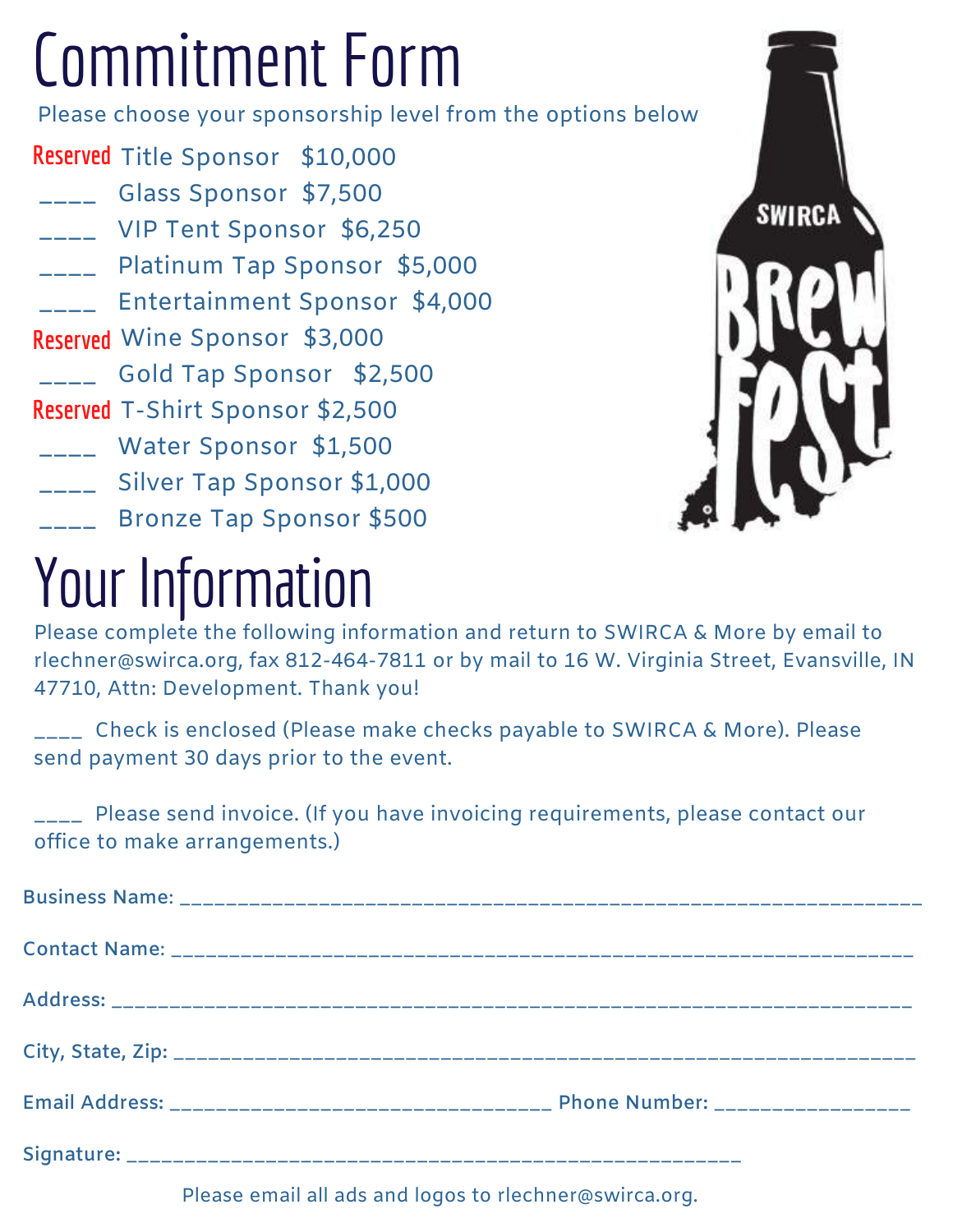## Marketing Plan

We utilize various mediums and media outlets to help raise awareness and promote ticket sales for Brewfest. Our marketing strategy includes, but is not limited to, the following:

**Media Partners** - we will partner with local television and radio stations to help promote the event through on-air promotions, live remotes, digital ads, online content, and commercials.

**Print Media** - including magazine ads, posters, flyers, coasters, and static and electronic outdoor billboards. We can even design and print an exclusive poster for your business to display at your location.

**Social Media** - targeted online ads via Facebook, Twitter, Instagram, and YouTube



**Streaming and Location Based Marketing** - we work with Solterra Marketing Evansville to aid us in geofencing techniques to reach a wide audience. We also will be working with area vendors and sponsors to showcase online video content.

**Public Relations** - we attend other local events and festivals to help spread the word about Brewfest and promote ticket sales. Press releases and media alerts are sent out to promote the event and participating sponsors.

**Brewfest Team** - volunteers and supporters help to distribute posters, flyers, and coasters to breweries, bars, restaurants, and local organizations throughout the tristate area.

**SWIRCA Website** - a list of all sponsors, breweries, and vendors are listed on the Brewfest page of the SWIRCA website to let patrons know who is supporting and attending the event.